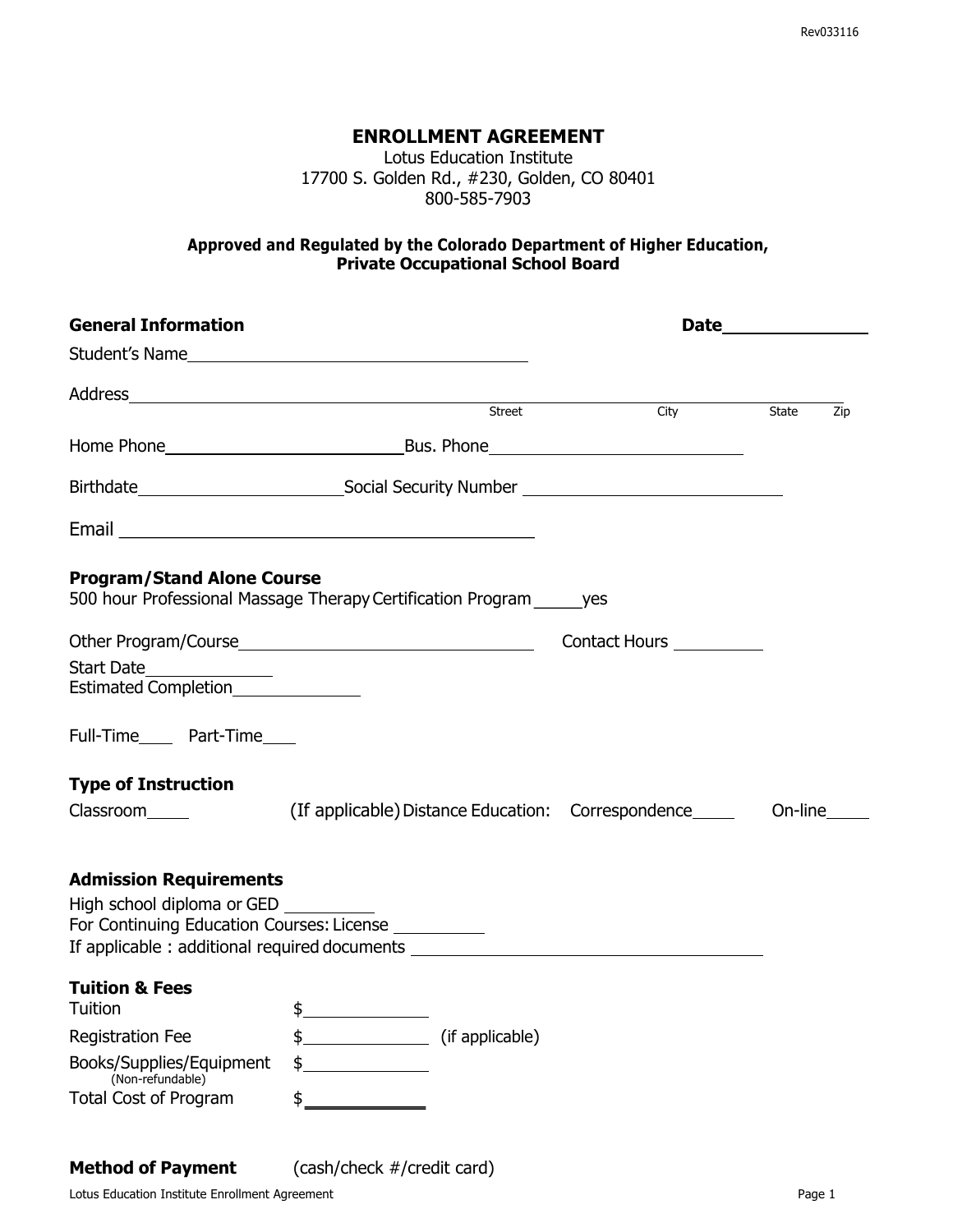## **Schedule of Payments**

| Deposit \$ | Date | <b>BALANCE DUE \$</b> |  |      |  |
|------------|------|-----------------------|--|------|--|
| Date Due   | Recd | Date Due              |  | Recd |  |
| Date Due   | Recd | Date Due              |  | Recd |  |
| Date Due   | Recd | Date Due              |  | Recd |  |
| Date Due   | Recd | Date Due              |  | Recd |  |
| Date Due   | Recd | Date Due              |  | Recd |  |
| Date Due   | Recd | Date Due              |  | Recd |  |